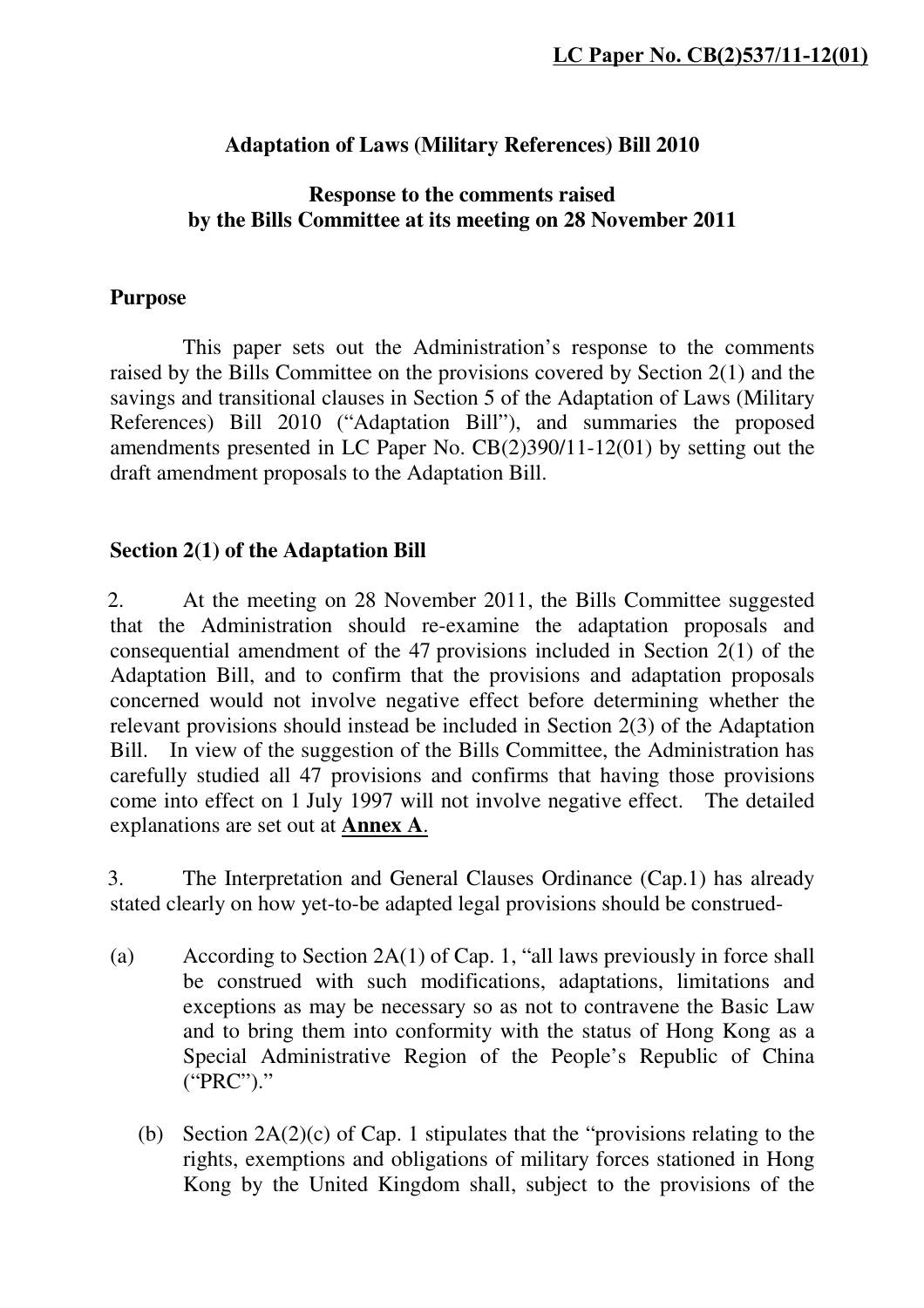Basic Law and the Garrison Law of the Hong Kong Special Administrative Region ("HKSAR") of PRC, continue to have effect and apply to the military forces stationed in the HKSAR by the Central People's Government of PRC."

### **Savings and Transitional Clauses**

4. The Administration has originally proposed to include the savings and transitional clauses in the Adaptation Bill with a view to provide additional safeguards and to remove doubt as to the validity of the actions or proceedings initiated under the Defamation Ordinance (Cap. 21), the right accrued or accruing under the Pensions Regulations (Cap. 99, Subsidiary Legislation A), the Pension Benefits Regulations (Cap. 99, Subsidiary Legislation A) and the Pension Benefits (Judicial Officers) Regulations (Cap. 401, Subsidiary Legislation A) and the documents or declarations executed or attested outside Hong Kong under the Adoption Rules (Cap. 290, Subsidiary Legislation A). Having taken into account the views of the Bills Committee, the Administration agrees that even if no savings and transitional clauses are included to the Adaptation Bill, it should not have actual impact on the proceedings under the relevant legislations and the interest accrued before the Reunification, as well as the validity of such documents or declarations. Therefore, the Administration accepts the proposal of having the savings and transitional clauses deleted from the Adaptation Bill and will put forward amendment proposals.

5. At the meeting on 28 November, the Bills Committee discussed and agreed the proposed amendments as set out in LC Paper No. CB(2)390/11-12(01) and requests the Administration to present amendments proposals. The Administration now presents the draft amendments to be put forward by the Administration at **Annex B**, which includes the amendment proposal mentioned in paragraph 4 of this paper.

Security Bureau December 2011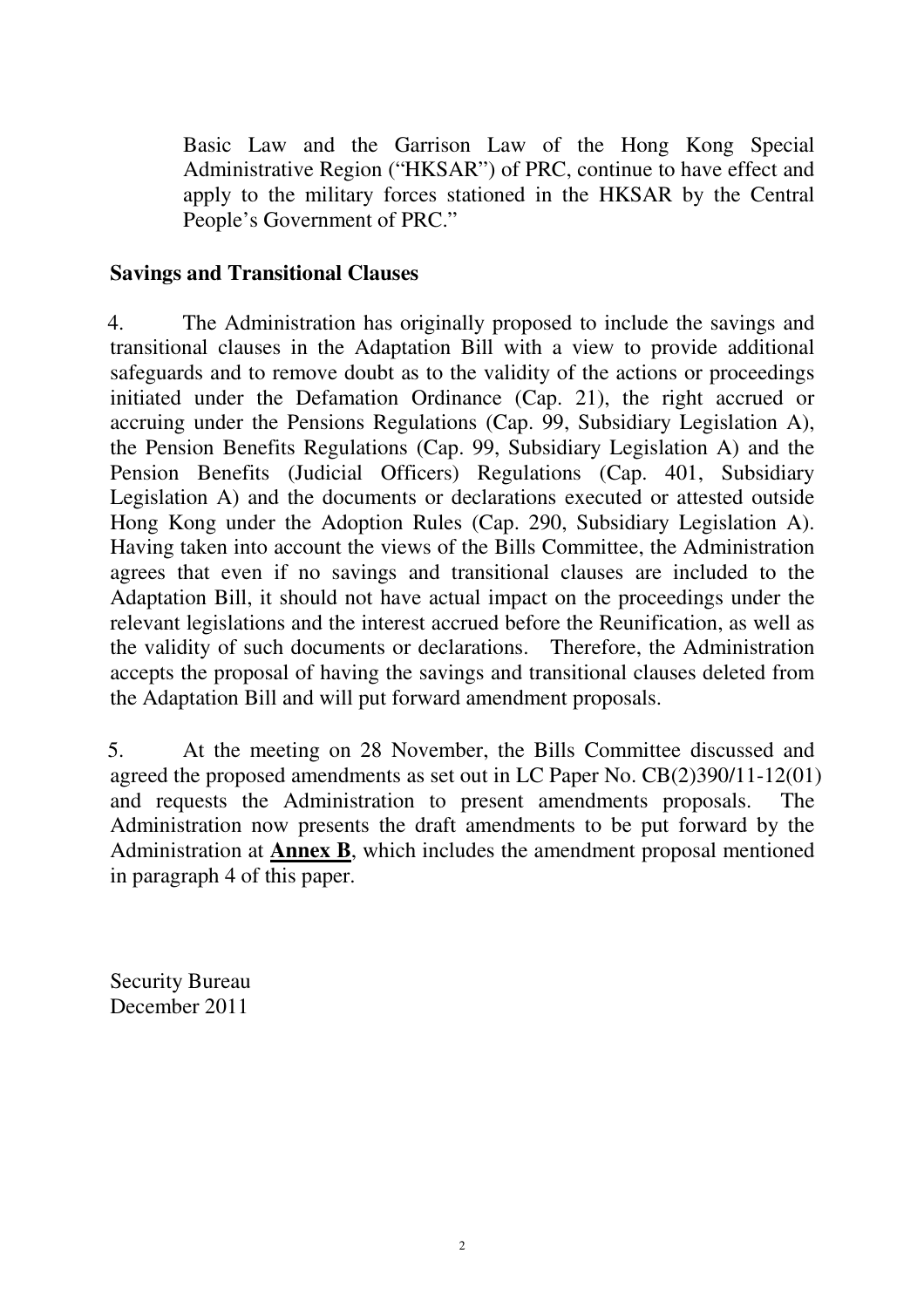#### **Annex A**

# **Adaptation of Laws (Military References) Bill 2010 Reasons for setting the commencement date on 1 July 1997**

#### **I.Schedule 1**

| <b>Section</b> | <b>Related Legislation</b>                                                                                        | Reasons for the amendment to come into operation on 1 July 1997                                                                                                                                                                                                     |
|----------------|-------------------------------------------------------------------------------------------------------------------|---------------------------------------------------------------------------------------------------------------------------------------------------------------------------------------------------------------------------------------------------------------------|
| $\overline{2}$ | Jury Ordinance (Cap. 3)<br>sections $5(1)(j)$ and $5(1)(p)$<br>Exemptions from service                            | The provision has been construed in accordance with Cap. 1 of the Laws of<br>Hong Kong. Members of the Chinese People's Liberation Army and their<br>spouses have been exempt from service as jurors in trials initiated since 1<br>July 1997.                      |
| 3              | <b>Probate and Administration Ordinance</b><br>(Cap. 10)<br>section 17 Saving as to estates of<br>certain persons | The provision has been construed in accordance with Cap. 1 of the Laws of<br>Hong Kong. The Official Administrator has not obtained administration of<br>the estate of any person dying while serving in the Chinese People's<br>Liberation Army since 1 July 1997. |
| 5              | <b>Antiquities and Monuments Ordinance</b><br>(Cap. 53)<br>section 2<br>Interpretation                            | Under the Basic Law, the Hong Kong Garrison has taken up defence duties in<br>Hong Kong since 1 July 1997 and has been using the land concerned since<br>then.                                                                                                      |
| $\overline{6}$ | Employment Ordinance (Cap. 57)<br>section $33(6)(a)$ Sickness<br>allowance                                        | Under the Basic Law, the Hong Kong Garrison has taken up defence duties in<br>Hong Kong since 1 July 1997 and the medical certificates issued by the<br>military hospital may also be used by local residents for claiming sickness<br>allowance.                   |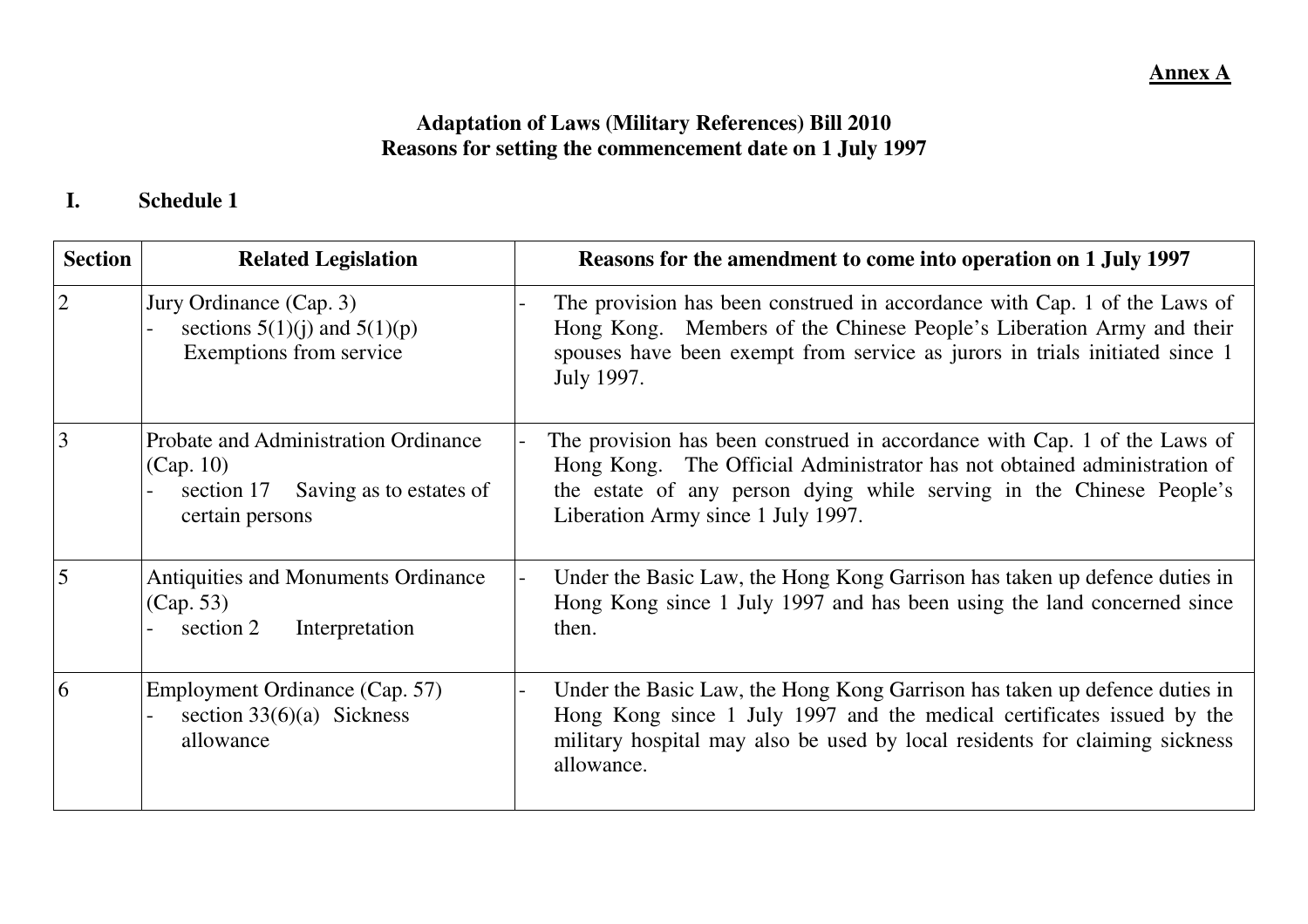| <b>Section</b> | <b>Related Legislation</b>                                                                                                                                 | Reasons for the amendment to come into operation on 1 July 1997                                                                                                                                                                                                                                                                                                                       |
|----------------|------------------------------------------------------------------------------------------------------------------------------------------------------------|---------------------------------------------------------------------------------------------------------------------------------------------------------------------------------------------------------------------------------------------------------------------------------------------------------------------------------------------------------------------------------------|
| 10             | Pensions Regulations (Cap. 89 sub. leg.<br>$\bf{A}$<br>regulation $17A(9)$<br>Additional<br>pension in respect of war service                              | The provision is applicable to the Hong Kong Special Administrative<br>Government for providing pension for officers who performed war service<br>for the forces of the Crown and service for the then Hong Kong Government<br>before the Reunification, and the provision concerned has not been applicable<br>to members of the Chinese People's Liberation Army since 1 July 1997. |
| 11             | <b>Public Service Commission Ordinance</b><br>(Cap. 93)<br>Functions of<br>section $6(2)(d)$<br>Commission                                                 | The provision has been construed in accordance with Cap. 1 of the Laws of<br>Hong Kong and the Public Service Commissions has not been advising the<br>Chief Executive regarding the appointment of members of the Chinese<br>People's Liberation Army since 1 July 1997.                                                                                                             |
| 13             | Pension Benefits Regulations (Cap. 99)<br>sub. $leg. A)$<br>regulation $15A(9)$<br>Additional<br>pension in respect of war service                         | The provision is applicable to the Hong Kong Special Administrative<br>Government for providing pension for officers who performed war service<br>for the forces of the Crown and service for the then Hong Kong Government<br>before the Reunification, and the provision concerned has not been applicable<br>to members of the Chinese People's Liberation Army since 1 July 1997. |
| 15             | <b>Telecommunications Ordinance</b><br>(Cap.<br>106)<br>section $14(1)(b)$ Power to place and<br>maintain telecommunications lines,<br>etc., on land, etc. | Under the Basic Law, the Hong Kong Garrison has taken up defence duties in<br>Hong Kong since 1 July 1997 and has been using the land concerned and<br>issuing written consent to relevant persons for entry into the land concerned.                                                                                                                                                 |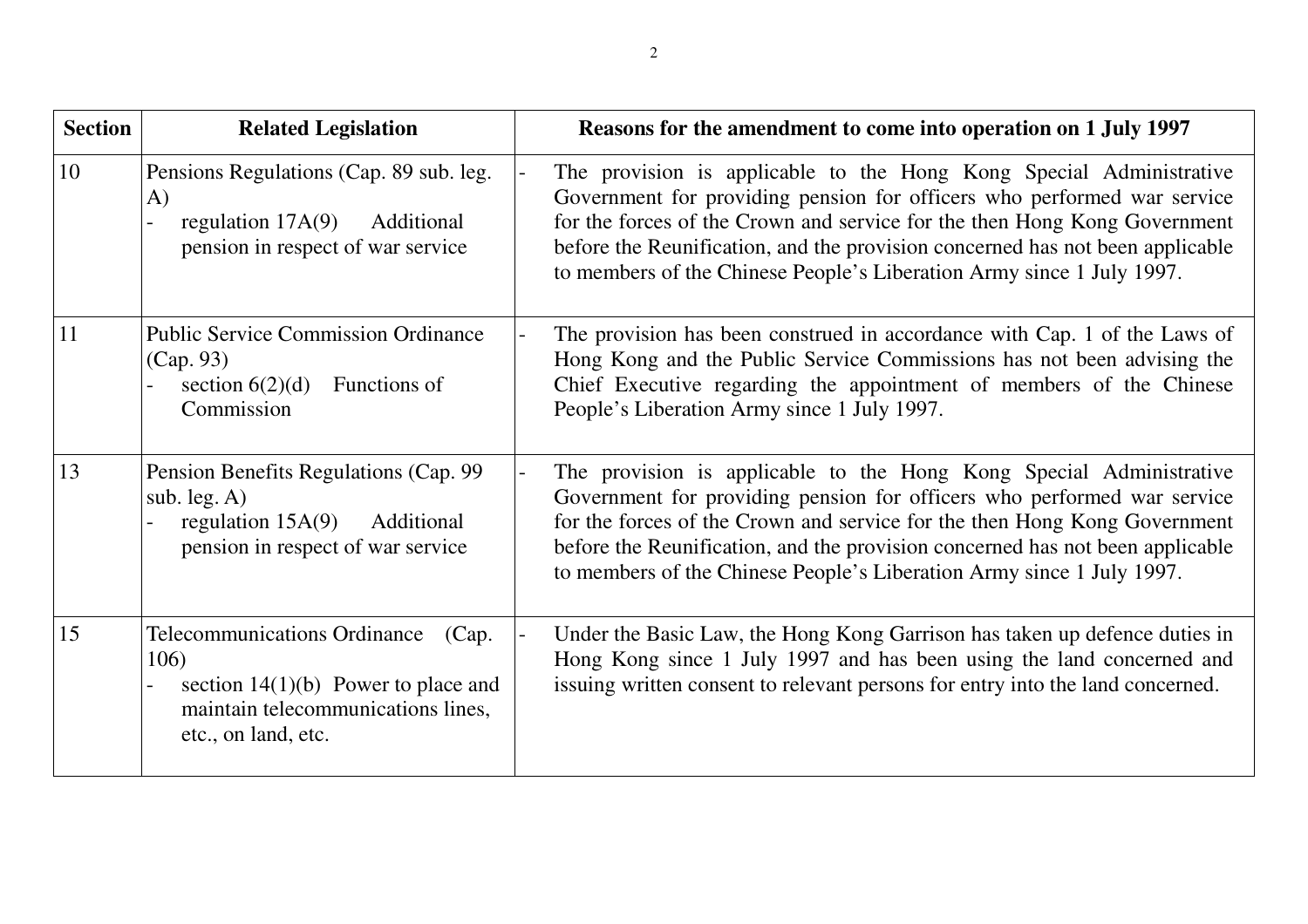| <b>Section</b> | <b>Related Legislation</b>                                                                                       | Reasons for the amendment to come into operation on 1 July 1997                                                                                                                                                                                                                                                                                                                                                           |
|----------------|------------------------------------------------------------------------------------------------------------------|---------------------------------------------------------------------------------------------------------------------------------------------------------------------------------------------------------------------------------------------------------------------------------------------------------------------------------------------------------------------------------------------------------------------------|
| 16             | Tramway Ordinance (Cap. 107)<br>Interpretation<br>section 2                                                      | The provision has been construed in accordance with Cap. 1 of the Laws of<br>Hong Kong, and the rights and protection applicable to Her Majesty's forces<br>before the Reunification (i.e. the tramway company should give notice to the<br>British forces should they wish to alter the position of any mains or pipes that<br>belonged to the British Forces) has been applicable to the Garrison since 1<br>July 1997. |
| 17             | Dutiable Commodities Ordinance (Cap.<br>109)<br>section $3(4)$ Application                                       | The provision has been construed in accordance with Cap. 1 of the Laws of<br>Hong Kong and the levy on goods related to the Garrison has not been<br>applicable since 1 July 1997.                                                                                                                                                                                                                                        |
| 18             | Inland Revenue Ordinance (Cap. 112)<br>sections 8, $8(2)(d)$ , $8(2)(e)$ and<br>$8(2)(f)$ Charge of salaries tax | The provision has been construed in accordance with Cap. 1 of the Laws of<br>Hong Kong and salaries tax has not been charged on members of the Chinese<br>People's Liberation Army serving in Hong Kong in accordance with the<br>Ordinance since 1 July 1997.                                                                                                                                                            |
| 19             | Immigration Ordinance (Cap. 115)<br>section $2(1)$ Interpretation                                                | The provision has been construed in accordance with Cap. 1 of the Laws of<br>Hong Kong and the definition of the term "servicemen" has already been<br>applicable to members of the Chinese People's Liberation Army since 1 July<br>1997.                                                                                                                                                                                |
| 20             | Immigration Ordinance (Cap. 115)<br>section $17B(1)(e)$<br>Interpretation                                        | The provision has been construed in accordance with Cap. 1 of the Laws of<br>Hong Kong and the proofs of identity of members of the Chinese People's<br>Liberation Army have already been deemed as valid proofs of identity since 1<br>July 1997.                                                                                                                                                                        |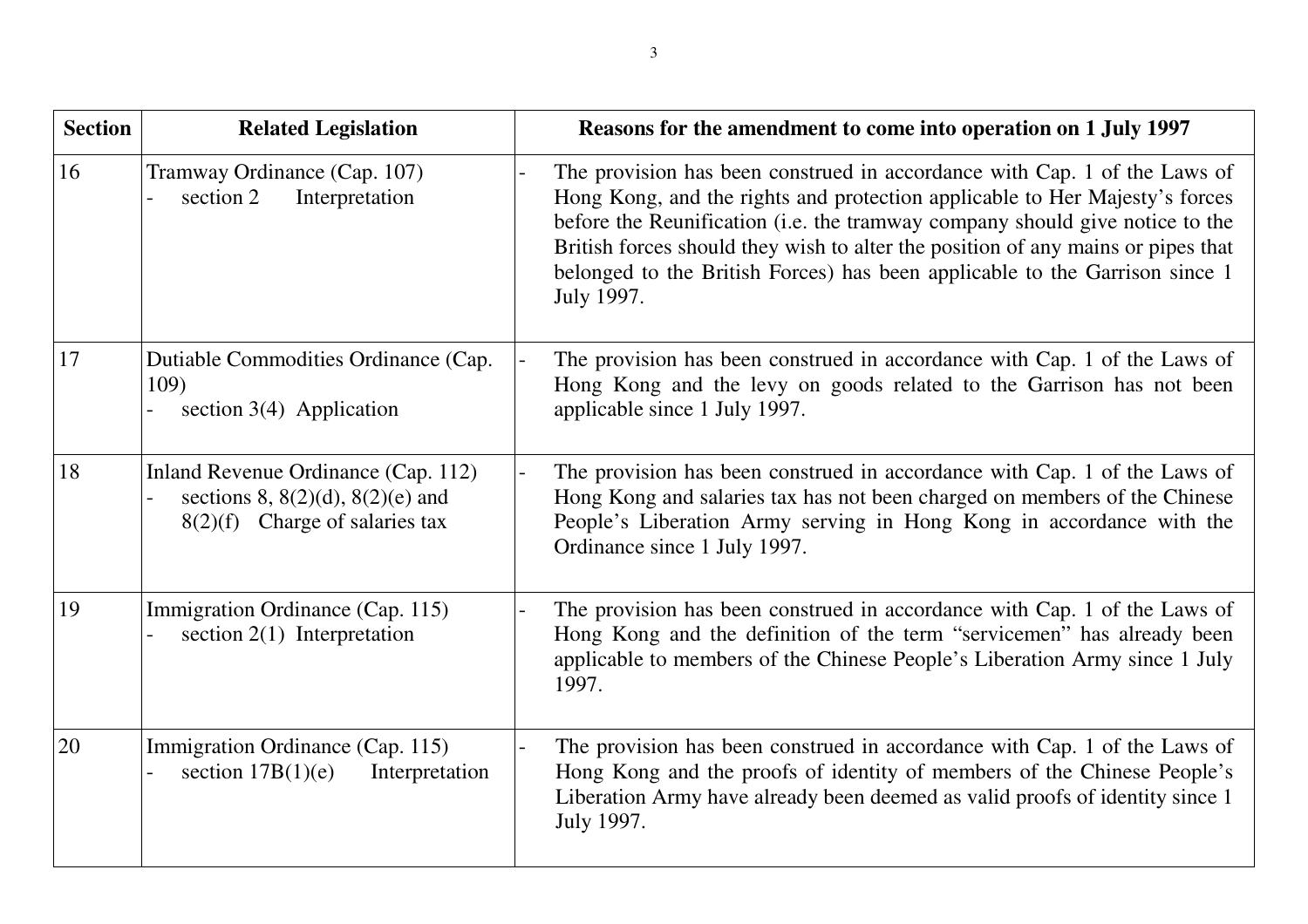| <b>Section</b> | <b>Related Legislation</b>                                                                                                                                                                                                                                                                                          | Reasons for the amendment to come into operation on 1 July 1997                                                                                                                                                                                                                                                                                                               |
|----------------|---------------------------------------------------------------------------------------------------------------------------------------------------------------------------------------------------------------------------------------------------------------------------------------------------------------------|-------------------------------------------------------------------------------------------------------------------------------------------------------------------------------------------------------------------------------------------------------------------------------------------------------------------------------------------------------------------------------|
| 21             | Immigration Ordinance (Cap. 115)<br>Repealed<br>section 57A Powers of arrest by Her<br>Majesty's forces<br>section 57B Resisting arrest by, and<br>obstruction of, Her Majesty's forces<br>section 58 Powers of Her<br>Majesty's naval officers<br>section 58A Powers of persons in<br>charge of authorized vessels | Under the relevant articles of Basic Law which has come into effect since 1<br>July 1997, the Hong Kong Garrison will not carry out the duties and exercise<br>the powers relating to the maintenance of public order within the Hong Kong<br>Special Administrative Region since1 July 1997.                                                                                 |
| 22             | Authorization by the Governor under<br>section 58A (Cap. 115 sub. leg. F)<br>Repealed                                                                                                                                                                                                                               | This provision is an amendment consequential to the repeal of Section 58A of<br>the Immigration Ordinance (Cap. 115). Please refer to the explanation<br>provided to Section 21 above.                                                                                                                                                                                        |
| 23             | Rating Ordinance (Cap. 116)<br>section $36(4)$ Exemption of<br>certain tenements from assessment                                                                                                                                                                                                                    | Under the Basic Law, the Hong Kong Garrison has taken up defence duties in<br>Hong Kong since 1 July 1997 and has been using the land concerned since<br>then. The provision has also been construed in accordance with Cap. 1 of<br>the Laws of Hong Kong. The buildings on the military land have been<br>exempt from assessment to rates in accordance with the Ordinance. |
| 24             | Buildings Ordinance (Cap. 123)<br>sections $41(1)(b)$ , $41(1)(ba)$ and<br>Exemptions<br>41(1A)(a)                                                                                                                                                                                                                  | Under the Basic Law, the Hong Kong Garrison has taken up defence duties in<br>Hong Kong since 1 July 1997 and has been using the land concerned since<br>then. The provision has also been construed in accordance with Cap. 1 of<br>the Laws of Hong Kong and exemption has been provided to the buildings on<br>military land in accordance with the Ordinance.             |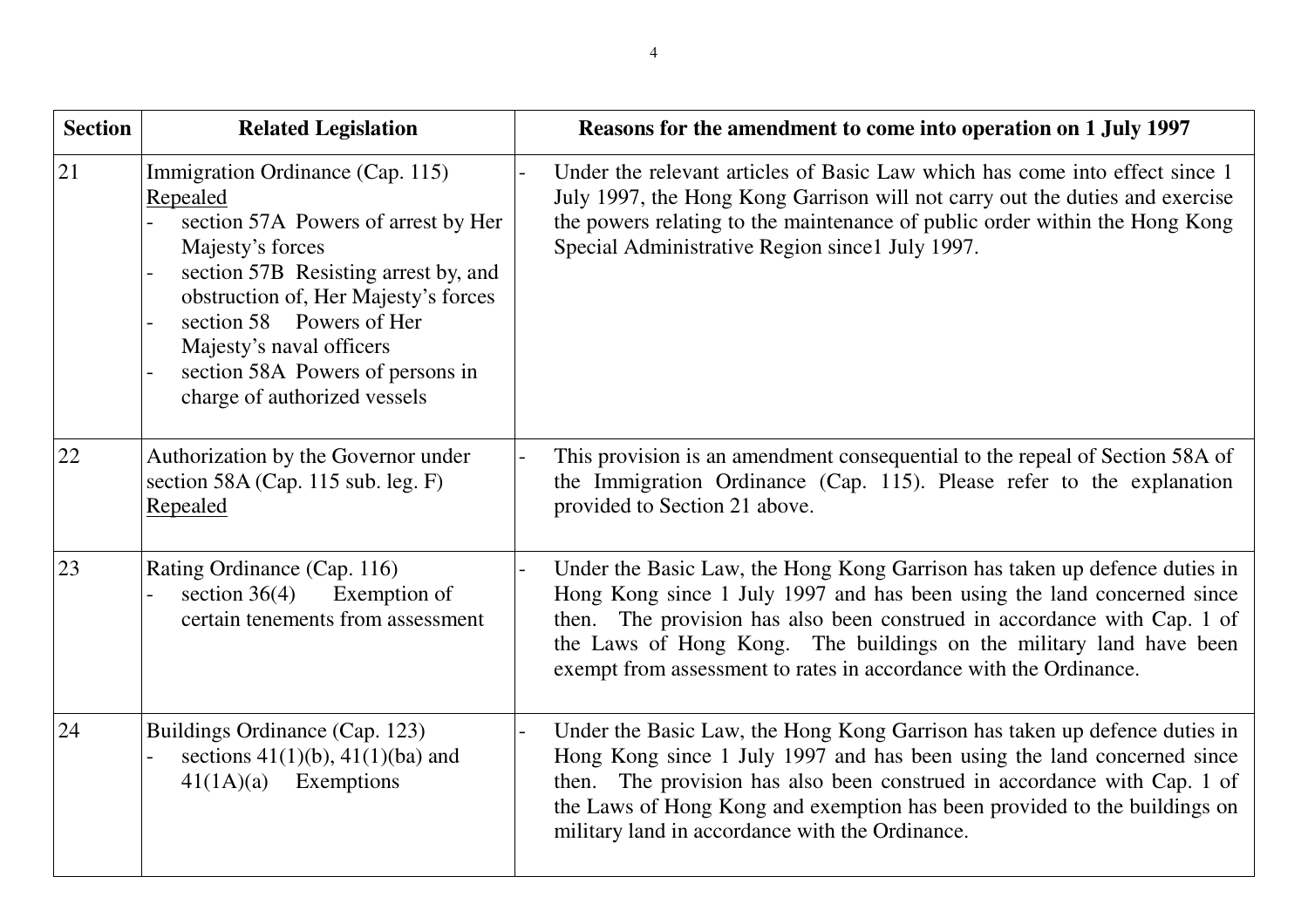| <b>Section</b> | <b>Related Legislation</b>                                                                                             | Reasons for the amendment to come into operation on 1 July 1997                                                                                                                                                                                                                                                   |
|----------------|------------------------------------------------------------------------------------------------------------------------|-------------------------------------------------------------------------------------------------------------------------------------------------------------------------------------------------------------------------------------------------------------------------------------------------------------------|
| 25             | Lands Resumption Ordinance (Cap. 124)<br>Interpretation<br>section 2                                                   | Under the Basic Law, the Hong Kong Garrison has taken up defence duties in<br>Hong Kong since 1 July 1997. If the Hong Kong Special Administrative<br>Region Government has to resume land for use by the Garrison, it can be<br>deemed as "resumption for a public purpose" in accordance with the<br>Ordinance. |
| 26             | Land Acquisition (Possessory Title)<br>Ordinance (Cap. 130)<br>section 2 Interpretation                                | Under the Basic Law, the Hong Kong Garrison has taken up defence duties in<br>Hong Kong since 1 July 1997. If the Hong Kong Special Administrative<br>Region Government has to resume land for use by the Garrison, it can be<br>deemed as "resumption for a public purpose" in accordance with the<br>Ordinance. |
| 28             | Hong Kong Cemetery, Happy Valley,<br>Rules (Cap. 132 sub. leg. AJ)<br>rule 4 Bands and photographs                     | The band of the Chinese People's Liberation Army has not played within the<br>Hong Kong Cemetery, Happy Valley.                                                                                                                                                                                                   |
| 38             | Air Passenger Departure Tax Ordinance<br>(Cap. 140)<br>Schedule 2 Passengers exempted<br>from liability to pay the Tax | The provision has been construed in accordance with Cap. 1 of the Laws of<br>Hong Kong. It has been applicable to members of the Chinese People's<br>Liberation Army since 1 July 1997.                                                                                                                           |
| 45             | <b>Registration of Persons Regulations</b><br>(Cap. 177 sub. leg. A)<br>regulation $25(b)(i)$<br>Exemptions            | The provision has been construed in accordance with Cap. 1 of the Laws of<br>Hong Kong, and exemption has been provided to members of the Chinese<br>People's Liberation Army regarding the registration of and the issue of Hong<br>Kong identity card since 1 July 1997.                                        |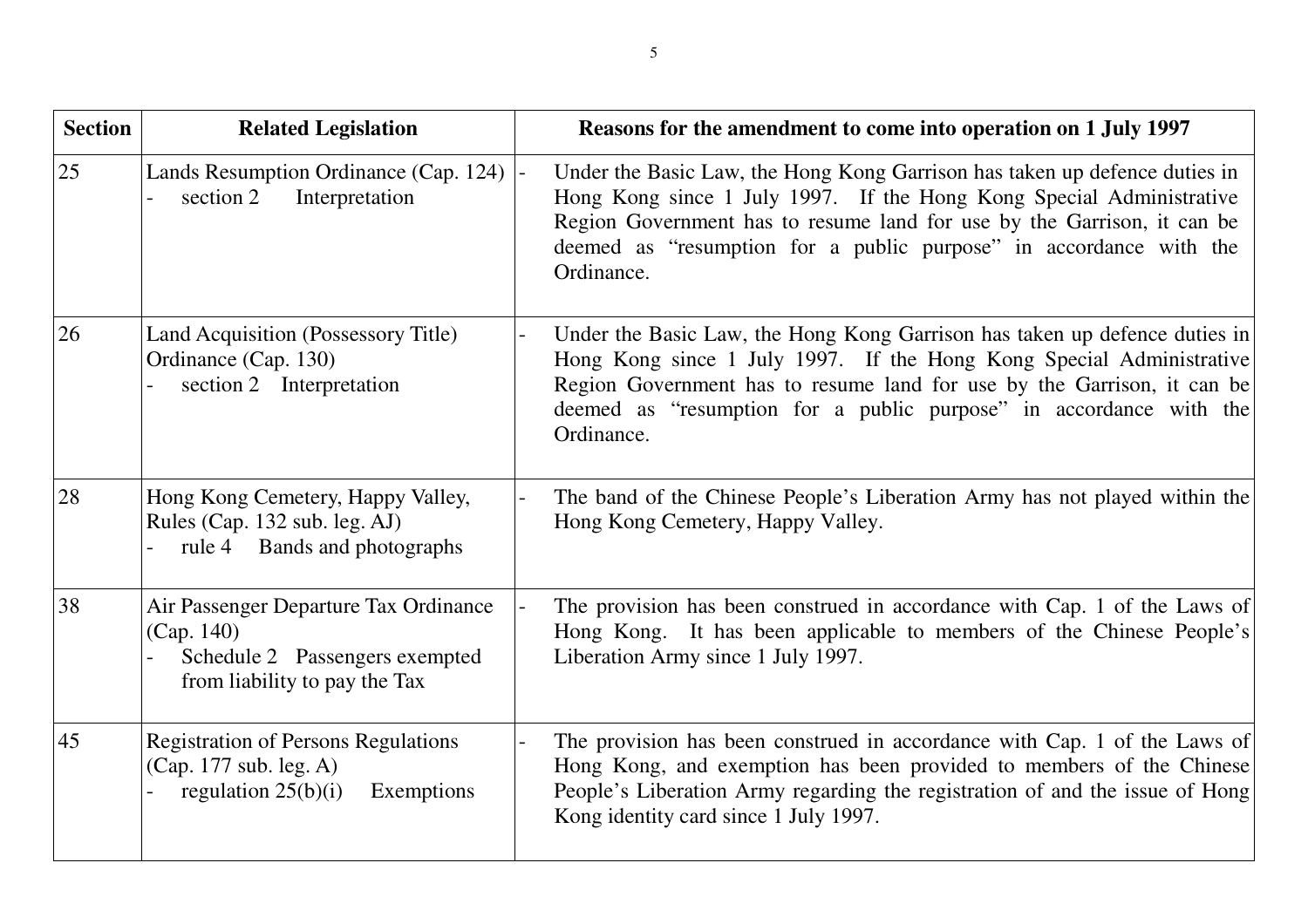| <b>Section</b>       | <b>Related Legislation</b>                                                                                                                                                                                                                                               | Reasons for the amendment to come into operation on 1 July 1997                                                                                                                                                                                                                                                                                                                                                   |
|----------------------|--------------------------------------------------------------------------------------------------------------------------------------------------------------------------------------------------------------------------------------------------------------------------|-------------------------------------------------------------------------------------------------------------------------------------------------------------------------------------------------------------------------------------------------------------------------------------------------------------------------------------------------------------------------------------------------------------------|
| 46                   | Defences (Firing Areas) Ordinance<br>(Cap. 196)<br>section $4(1)$ Firing programme and<br>notices<br>section 8 (2) Penalty for offences<br>Officers authorized to<br>section 9<br>arrest or remove trespassers, etc.<br>sections $10(1)(c)$ and $10(1)(e)$<br>Exemptions | Under the Basic Law, the Hong Kong Garrison has taken up defence duties in<br>Hong Kong since 1 July 1997 and has been circulating the provisional<br>programme of firing practices in accordance with the Ordinance since then.                                                                                                                                                                                  |
| 61<br>62<br>63<br>64 | <b>Traffic Accident Victims (Assistance)</b><br>Fund) Ordinance (Cap. 229)<br>section 5 Levy on motor vehicles<br>sections $6(1)$ , $6(5)$ and $6(6)$ Levy<br>on licence holders<br>section $7(2)$ Failure to pay levy<br>Schedule Part II                               | Under the Basic Law, the Hong Kong Garrison has taken up defence duties in<br>Hong Kong since 1 July 1997 and is not required to obtain driving licences and<br>vehicle licences under the Road Traffic Ordinance (Cap. 374) (Members of the<br>Garrison are required to obtain the permission provided by the Commander of<br>the Hong Kong Garrison to drive a vehicle belonging to the Hong Kong<br>Garrison). |
| 65                   | Public Bus Services Regulations (Cap.<br>230 sub. leg. A)<br>regulation $13(5)(d)$ Power to<br>remove passengers etc.                                                                                                                                                    | The provision has been construed in accordance with Cap. 1 of the Laws of<br>Hong Kong and the proofs of identity of members of the Chinese People's<br>Liberation Army have also been deemed as valid proofs of identity from 1 July<br>1997. As such, the adaptation proposal of the term "proof of identity" should<br>come into operation since 1 July 1997.                                                  |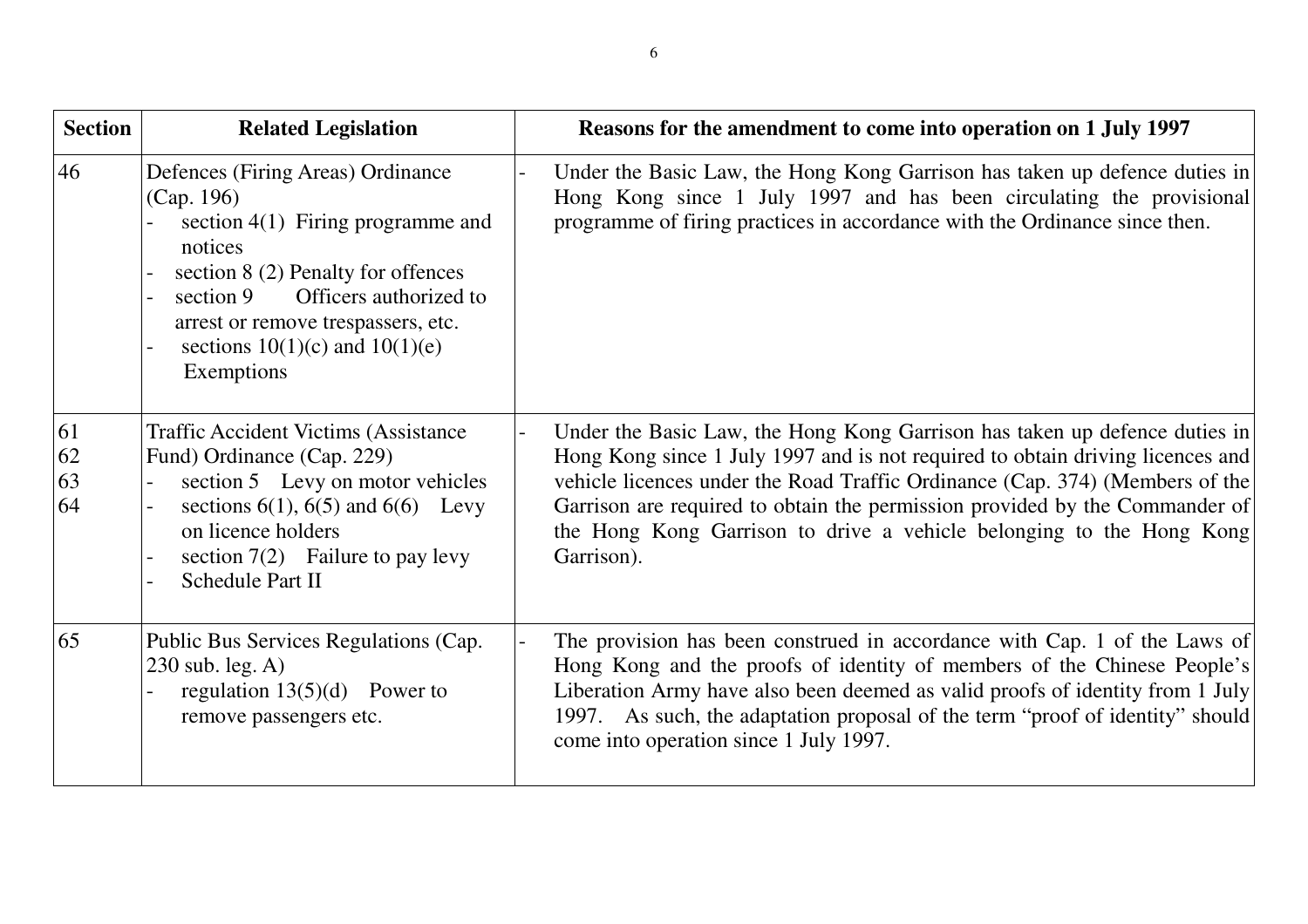| <b>Section</b> | <b>Related Legislation</b>                                                                                                                           | Reasons for the amendment to come into operation on 1 July 1997                                                                                                                                                                                                                                                                                                                                                                                                 |
|----------------|------------------------------------------------------------------------------------------------------------------------------------------------------|-----------------------------------------------------------------------------------------------------------------------------------------------------------------------------------------------------------------------------------------------------------------------------------------------------------------------------------------------------------------------------------------------------------------------------------------------------------------|
| 84<br>85       | <b>Employees' Compensation Ordinance</b><br>(Cap. 282)<br>section $3(1)$ Interpretation<br>section $4(1)(a)$ Application to<br>certain employees     | Under the Basic Law, the Hong Kong Garrison has taken up defence duties<br>in Hong Kong since 1 July 1997 and relevant hospital facilities have been set<br>up since then. As such, the adaptation proposal of the definition "hospital"<br>has already come into operation since 1 July 1997 and the Chinese People's<br>Liberation Army has been exempt from providing employees' compensation<br>to its members in accordance with the Ordinance since then. |
| 88<br>89       | Mining Ordinance (Cap. 285)<br>section 2<br>Interpretation<br>Mining (General) Regulations (Cap. 285)<br>sub. $leg. A)$<br>Schedule 1 Forms IV and V | Under the Basic Law, the Hong Kong Garrison has taken up defence duties<br>in Hong Kong since 1 July 1997 and has been using the land concerned since<br>then. Holders of prospecting and mining licence should obtain prior<br>consent in writing from the owner or any lawful occupier of the land<br>concerned before commencing any prospecting and mining works.                                                                                           |
| 92             | Dangerous Goods (Shipping)<br>Regulations (Cap. 295 sub. leg. C)<br>Schedule 1 Approved Petroleum<br>Wharves                                         | The name of the barracks concerned, i.e. "Ngong Shuen Chau Barracks", has<br>been adopted since 1 July 1997.                                                                                                                                                                                                                                                                                                                                                    |
| 102            | Census and Statistics Ordinance (Cap.<br>316)<br>section 10 Enumeration of armed<br>forces and travellers                                            | The provision has been construed in accordance with Cap. 1 of the Laws of<br>Hong Kong, and the Commissioner for Census and Statistics is entitled to<br>conduct census of population on members of the Chinese People's Liberation<br>Army in Hong Kong since 1 July 1997.                                                                                                                                                                                     |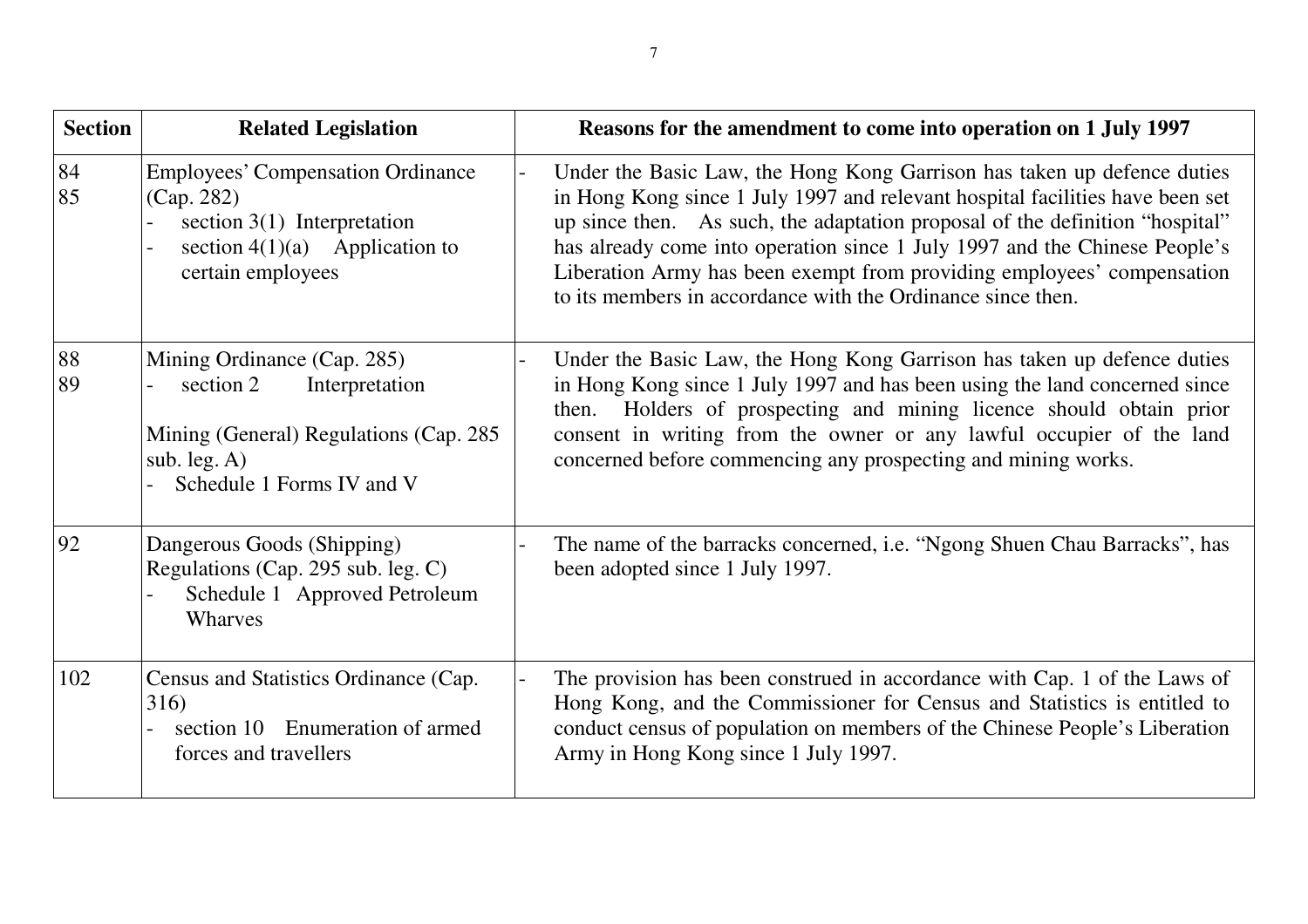| <b>Section</b> | <b>Related Legislation</b>                                                                                                                           | Reasons for the amendment to come into operation on 1 July 1997                                                                                                                                                                                                                                                                                                                                                                                                                     |
|----------------|------------------------------------------------------------------------------------------------------------------------------------------------------|-------------------------------------------------------------------------------------------------------------------------------------------------------------------------------------------------------------------------------------------------------------------------------------------------------------------------------------------------------------------------------------------------------------------------------------------------------------------------------------|
| 103            | Industrial Training (Clothing Industry)<br>Ordinance (Cap. 318)<br>section 3 Application                                                             | The provision has been construed in accordance with Cap. 1 of the Laws of<br>Hong Kong. According to the Garrison Law, the Garrison will not engage<br>in any form of profit-making business activities. As such, no clothing items<br>will be exported by or on behalf of the Hong Kong Garrison. The provision<br>concerned has not been relevant to the Hong Kong Garrison since 1 July<br>1997.                                                                                 |
| 106            | Motor Vehicles (First Registration Tax)<br>Ordinance (Cap. 330)<br>section 5<br>Tax not payable in<br>respect of certain motor vehicles              | The provision has been construed in accordance with Cap. 1 of the Laws of<br>Hong Kong. The exemption from tax arrangement was granted to vehicles<br>of any member of Her Majesty's forces where similar tax had been paid in<br>any Commonwealth country before the Reunification. The exemption is<br>not relevant to vehicles of the Chinese People's Liberation Army after 1 July<br>1997.                                                                                     |
| 109<br>110     | Pneumoconiosis and Mesothelioma<br>(Compensation) Ordinance (Cap. 360)<br>Interpretation<br>section 2<br>Entitlement to<br>section 4<br>compensation | Under the Basic Law, the Hong Kong Garrison has taken up defence duties<br>in Hong Kong since 1 July 1997 and relevant hospital facilities have been set<br>up since then. As such, the adaptation proposal of the definition "hospital"<br>has already come into operation since 1 July 1997 and members of the<br>Chinese People's Liberation Army have not been allowed to claim<br>pneumoconiosis and mesothelioma compensation in accordance with the<br>Ordinance since then. |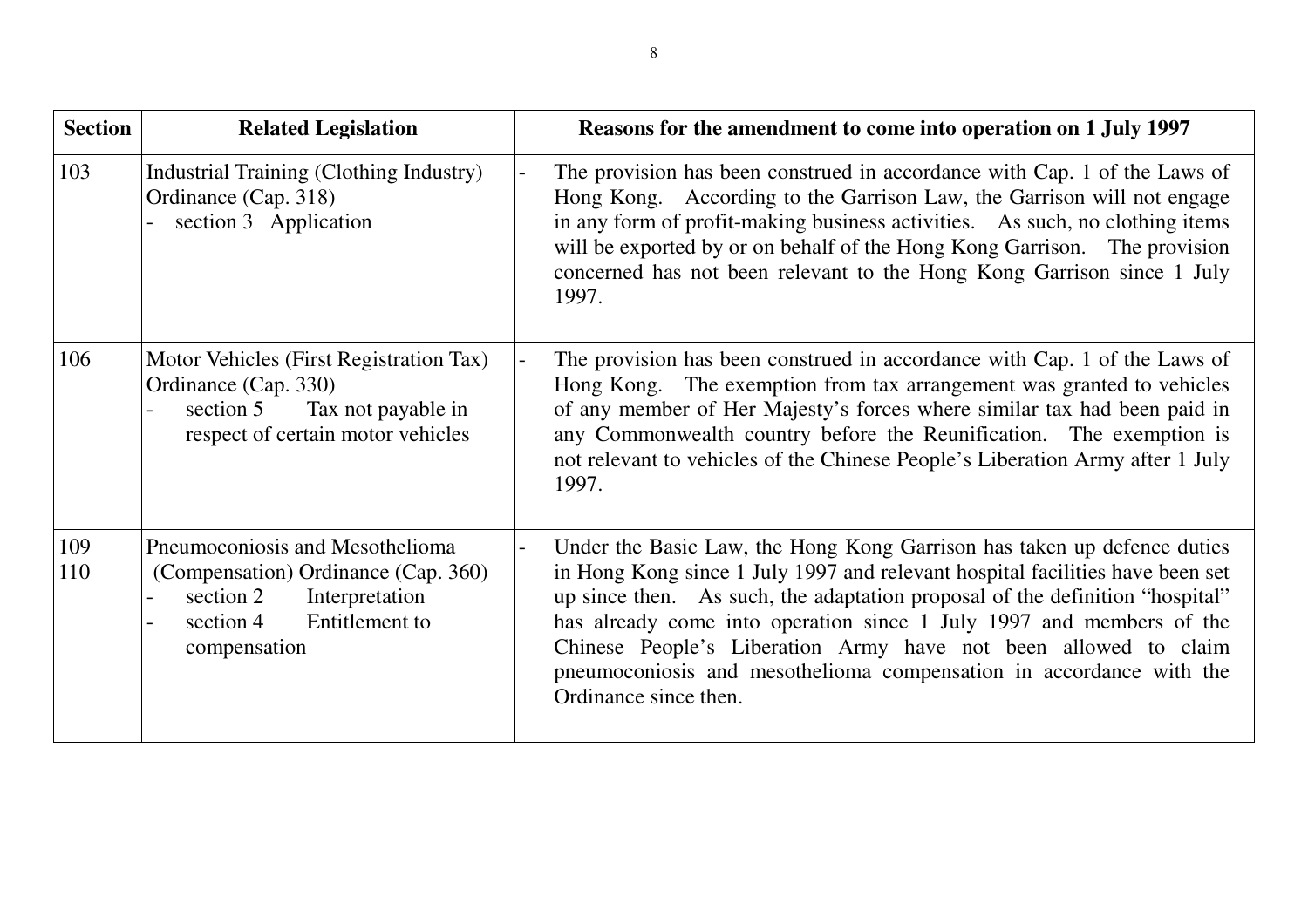| <b>Section</b> | <b>Related Legislation</b>                                                                                                                                                      | Reasons for the amendment to come into operation on 1 July 1997                                                                                                                                                                                                                      |
|----------------|---------------------------------------------------------------------------------------------------------------------------------------------------------------------------------|--------------------------------------------------------------------------------------------------------------------------------------------------------------------------------------------------------------------------------------------------------------------------------------|
| 116            | Road Traffic (Parking on Private Roads)<br>Regulations (Cap. 374 sub. leg. O)<br>regulation 10 Exemptions                                                                       | The provision has been construed in accordance with Cap. 1 of the Laws of<br>Hong Kong, and exemption from the parking restrictions in regulations 4, 5<br>and 6 have been provided to vehicles of the Chinese People's Liberation<br>Army employed on duty since 1 July 1997.       |
| 131            | Occupational Deafness (Compensation)<br>Ordinance (Cap. 469)<br>section 14 Entitlement to<br>compensation for the first time                                                    | Under the Basic Law, the Hong Kong Garrison has taken up defence duties<br>in Hong Kong since 1 July 1997 and members of the Chinese People's<br>Liberation Army have not been allowed to receive occupational deafness<br>compensation in accordance with the Ordinance since then. |
| 133<br>134     | <b>Merchant Shipping (Seafarers)</b><br>Ordinance (Cap. 478)<br>Repealed<br>section 141 Royal Fleet Auxiliary<br>Schedule 1 Specified provisions for<br>purposes of section 125 | The provision has been construed in accordance with Cap. 1 of the Laws of<br>Hong Kong and has been repealed since 1 July 1997.                                                                                                                                                      |
| 135            | Aviation Security Ordinance (Cap. 494)<br>section 2<br>Interpretation                                                                                                           | The provision has been construed in accordance with Cap. 1 of the Laws of<br>Hong Kong, and the certificate issued by the "Central People's Government"<br>has been considered as conclusive evidence of the fact since 1 July 1997.                                                 |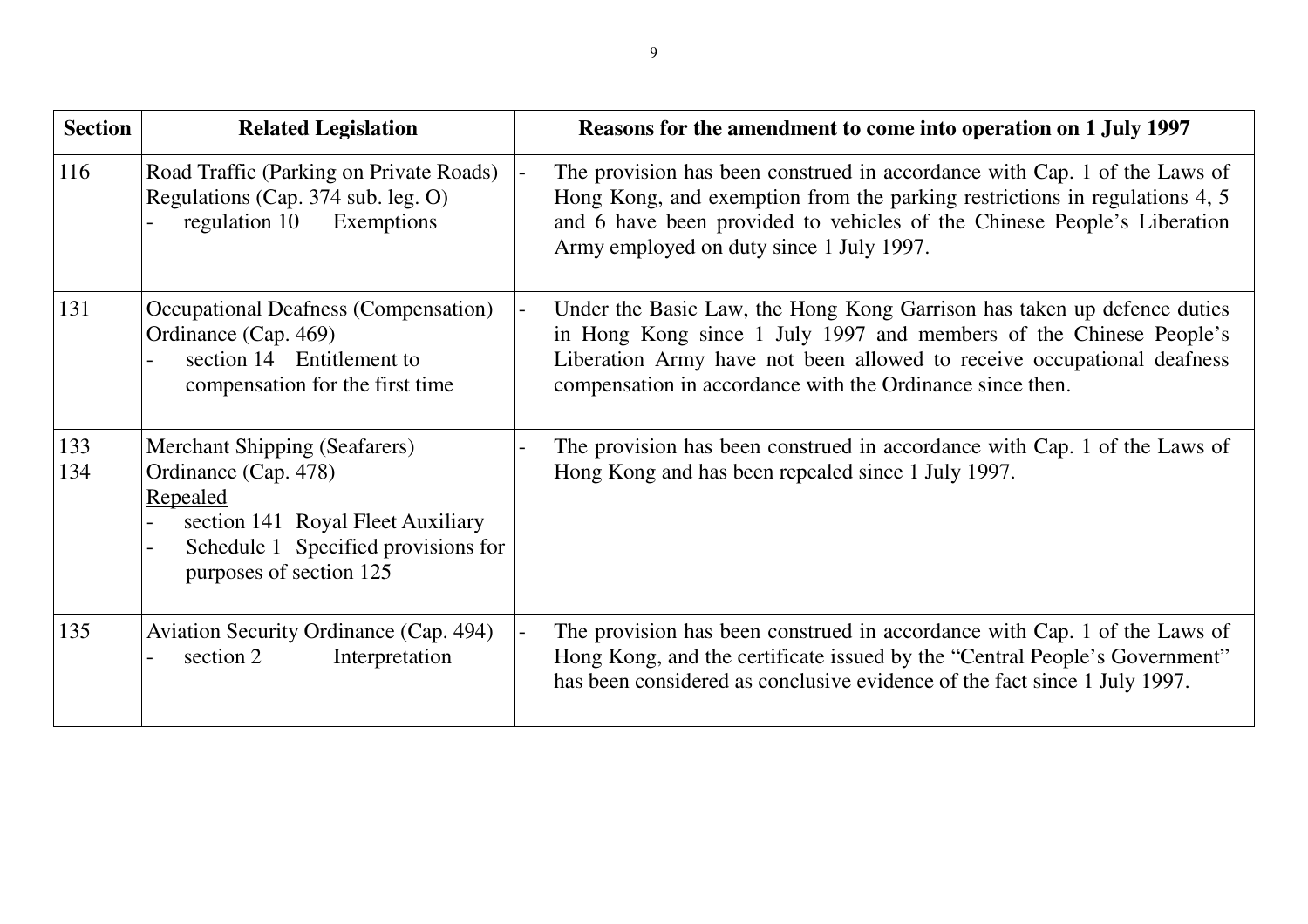| Π. | <b>Schedule 2</b> |
|----|-------------------|
|----|-------------------|

| <b>Section</b> | <b>Related Legislation</b>                                                                                 | Reasons for the amendment to come into operation on 1 July 1997                                                                                                                                                                                                                         |
|----------------|------------------------------------------------------------------------------------------------------------|-----------------------------------------------------------------------------------------------------------------------------------------------------------------------------------------------------------------------------------------------------------------------------------------|
| $\overline{2}$ | Interpretation and General Clauses<br>$ ({\rm Cap.1})$ - section $2A(2)(c)$<br>Laws<br>previously in force | The reference "Laws of the People's Republic of China on the Garrisoning of<br>the Hong Kong Special Administrative Region in Schedule 2 to the<br>Promulgation of National Laws (No.2) 1997 (L.N. 386 of 1997) proposed to<br>be added has already come into operation on 1 July 1997. |

Security Bureau December 2011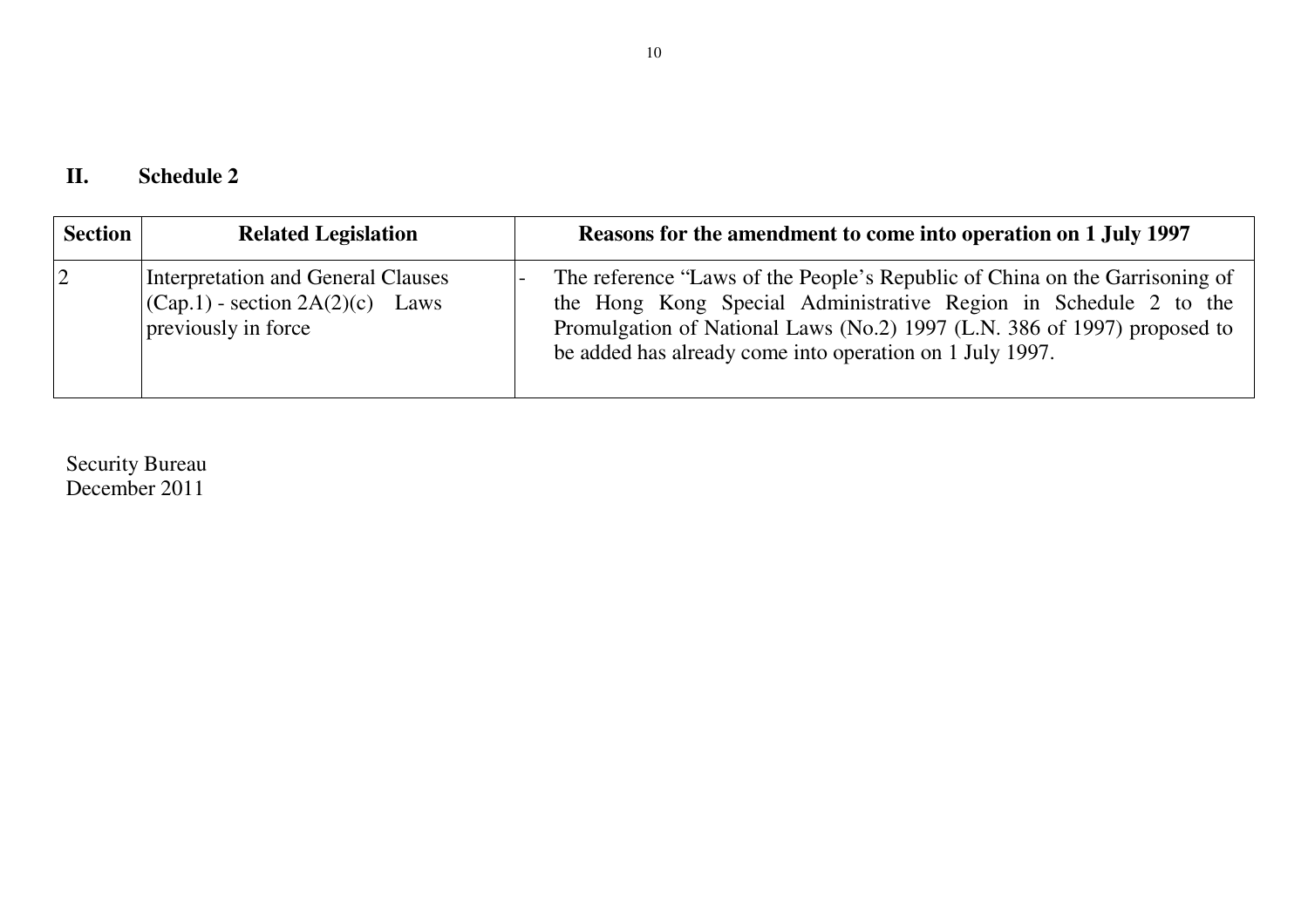## **ADAPTATION OF LAWS (MILITARY REFERENCES) BILL 2010 COMMITTEE STAGE**

Draft amendments to be moved by the Secretary for Security

| Clause                    | <b>Amendment Proposed</b>                                                                                                                                                                                                                                                                                                             |
|---------------------------|---------------------------------------------------------------------------------------------------------------------------------------------------------------------------------------------------------------------------------------------------------------------------------------------------------------------------------------|
| 5                         | By deleting the clause.                                                                                                                                                                                                                                                                                                               |
| Schedule 1                | By deleting "[ss. $3 \& 5$ ]" and substituting "[s. 3]".<br>(a)<br>By deleting the cross-heading before section 1.<br>(b)<br>(c)<br>By deleting section 1.                                                                                                                                                                            |
| Schedule 1,<br>section 8  | By deleting "and used only on non-commercial service".                                                                                                                                                                                                                                                                                |
| Schedule 1,<br>section 14 | In the Chinese text, by deleting " $E \pm \frac{1}{2}$ $\frac{1}{2}$ $\frac{1}{2}$ $\frac{1}{2}$ $\frac{1}{2}$ $\frac{1}{2}$ $\frac{1}{2}$ $\frac{1}{2}$ $\frac{1}{2}$ $\frac{1}{2}$ $\frac{1}{2}$ $\frac{1}{2}$ $\frac{1}{2}$ $\frac{1}{2}$ $\frac{1}{2}$ $\frac{1}{2}$ $\frac{1}{2}$ $\frac{1}{2}$ $\frac{$<br>substituting "在當值中". |
| Schedule 1,<br>section 20 | In the Chinese text, by deleting "為在中國人民解放軍中服務<br>的目的" and substituting "因服役於中國人民解放軍".                                                                                                                                                                                                                                                |
| Schedule 1,<br>section 45 | In the Chinese text, by deleting " $\#$ $\mathbb{R}$ $\mathbb{R}$ " and substituting " $\mathbb{R}$<br>役".                                                                                                                                                                                                                            |
| Schedule 1,<br>section 60 | By deleting subsection $(1)$ and substituting –<br>Section 29(2) of the Summary Offences<br>$\lq(1)$<br>Ordinance (Cap. 228) is amended, in paragraph (a) of the                                                                                                                                                                      |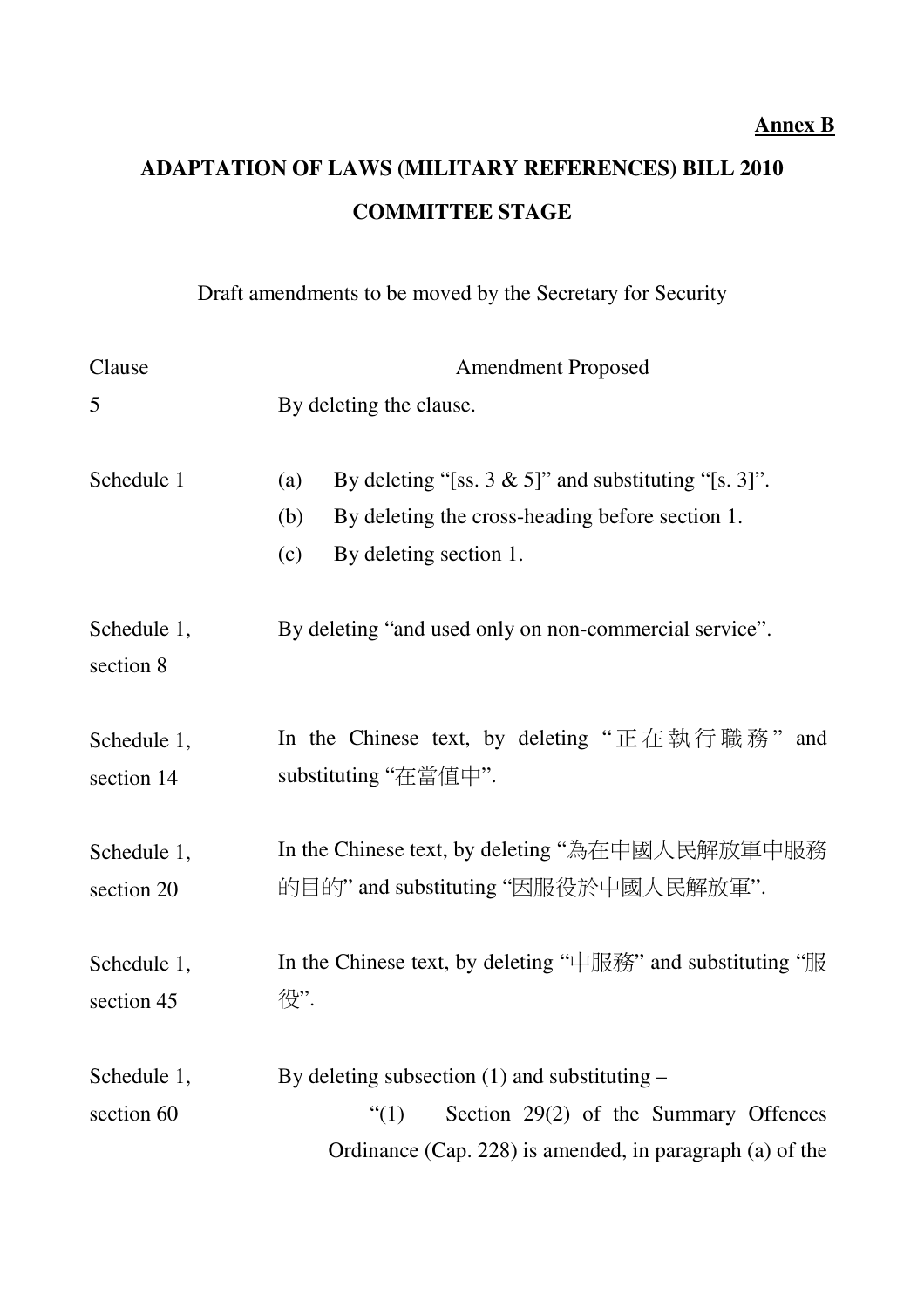proviso, by repealing "Her Majesty's naval forces" and substituting "the naval forces of the Chinese People's Liberation Army".".

Schedule 1, section 65 In the Chinese text, by deleting "為在中國人民解放軍中服務 的目的" and substituting "因服役於中國人民解放軍".

Schedule 1, By deleting "or the Hong Kong Garrison".

section 71(2)

Schedule 1, section 119 In the proposed section  $5(3)(b)$ , by deleting "and is used only on non-commercial service".

Schedule 1, By deleting "or on behalf of".

section 128(3)

Schedule 1, section 132 In the proposed section  $3(1)(a)$ , by deleting "and used only on non-commercial service".

Schedule 1, By deleting "or on behalf of".

section 135

Schedule 1, section  $137(1)$ By deleting "competent authority" and substituting "Central People's Government".

Schedule 1, section 137(2) By deleting "competent authority" and substituting "Central People's Government".